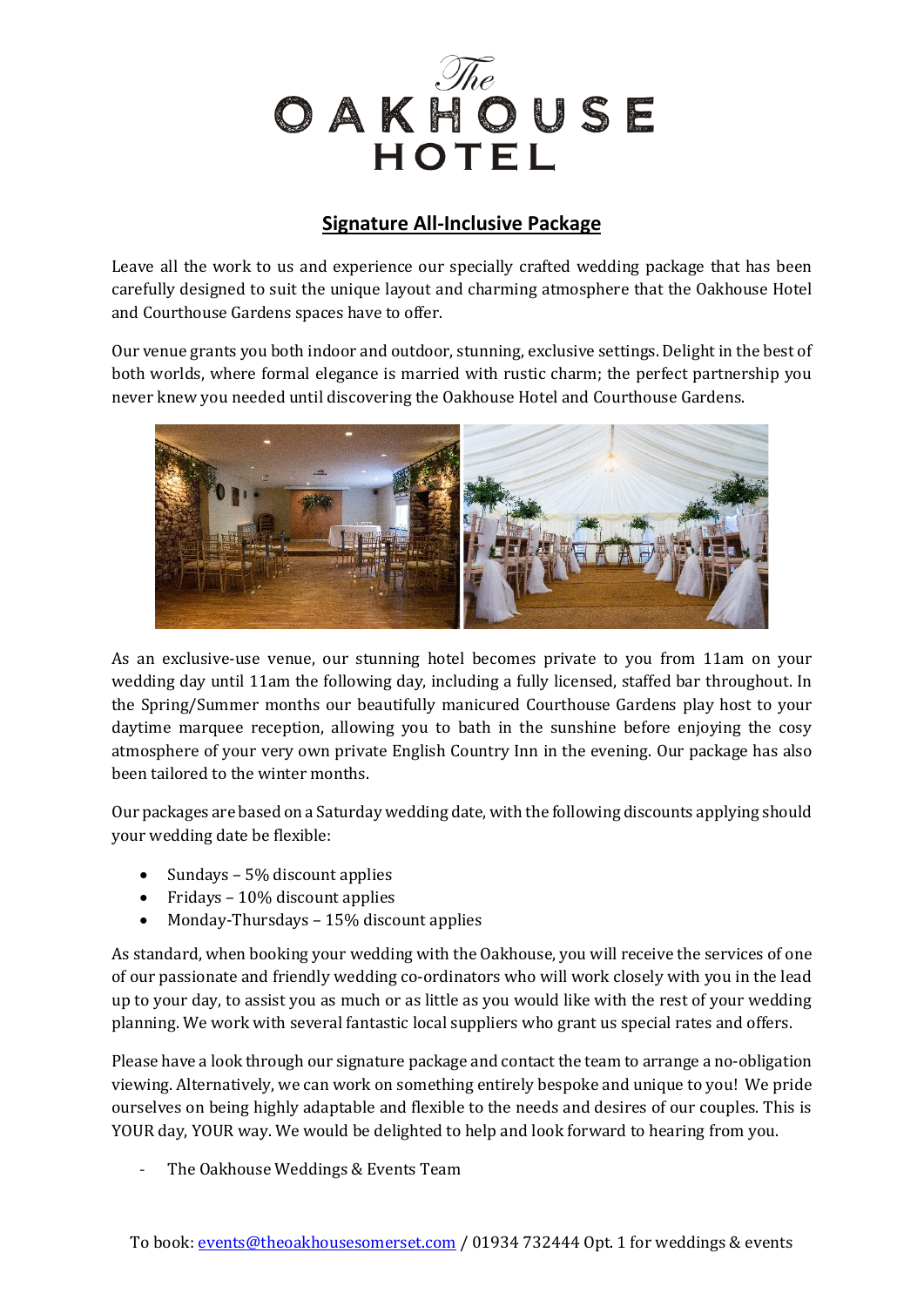

# **Example Schedule**

Please find below an example of the ideal wedding schedule suited to our signature wedding package. These tried and tested timings allow you to make the most of your day with us. They are intended as a guide only and can be adjusted to suit your needs as necessary.

- **12:00** Guest Arrival and pre-ceremony drinks in the Oakhouse Bar (Room access 3pm)
- *13:00 – Ceremony or Blessing*
- *14:00 – Reception drinks, canapes and photographs*
- *15:30 –Wedding Breakfast & Speeches*
- *18:00 – Evening Reception throughout the Oakhouse*
- *01:00 – Carriages – Optional late-night extension to 1am*
- *08:00-10:00 the following day – Private breakfast in the Oak Room with staying guests*
- *11:00 – Guest check out*

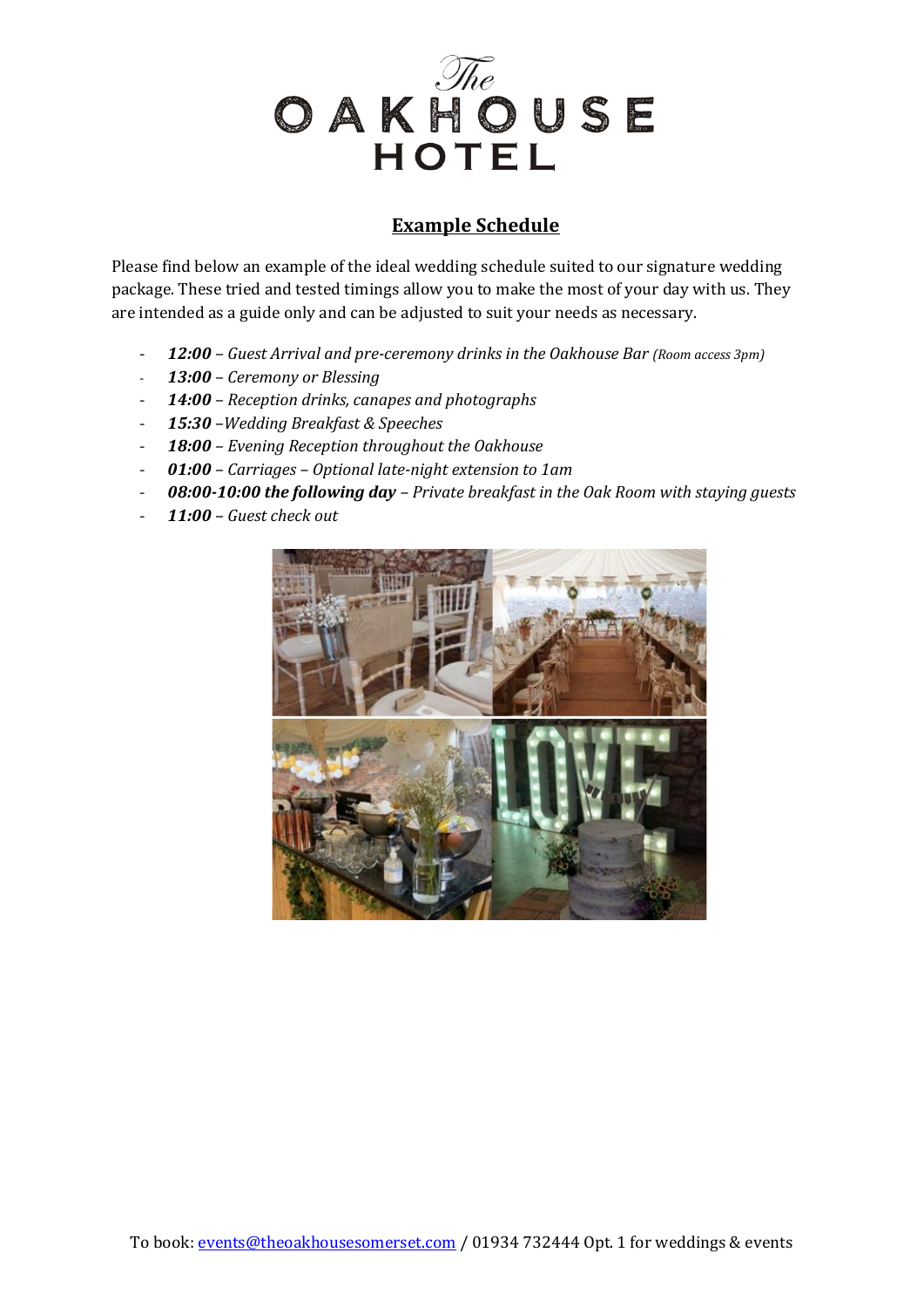

Our Signature Oakhouse Wedding Package has been carefully designed to mirror our take on the ideal wedding schedule when hiring the Oakhouse Hotel and Courthouse Gardens for your wedding day. The package allows you to benefit from two beautiful settings and is suited to the Spring and Summer months.

Marry in the intimate, historic and magical setting of the Oak Room before escaping to private manor house gardens for drinks in the sunshine and your delicious wedding breakfast under a fully equipped clearspan marquee. As the sun sets you can party the night away in your very own, private, English Country Inn.

#### **Package includes:**

*Exclusive use of the Oakhouse Hotel 11am – 11am Exclusive use of the Courthouse Gardens 1pm – 6pm Oak Room Ceremony with trailing Ivy décor (Registrar fees will apply. Max capacity 90 guests) Prosecco or Pimm's reception drink on the lawn with your choice of 3 canapes pp Fully equipped 9m x 12m marquee in the Courthouse Gardens for your wedding breakfast Your choice of round or long table set up in the marquee for your wedding breakfast White linen and napkins Chiavari Chairs with Ivory Seat Pad Luxury outdoor toilet unit for use when inside the gardens (Situated at gardens entrance) 3-Course Formal wedding breakfast served in the marquee ½ bottle of house wine with wedding breakfast OR Prosecco Toast with Speeches Your choice of evening buffet served in the Oakhouse Disco Entertainment & Photo Booth in the evening Fully licensed, staffed bar until midnight inside the Oakhouse (Late night extension for £200 optional) Wedding Co-ordinator throughout the planning process Services of our hotel manager to guide you through your day Junior Suite stay for the newlyweds B&B – 9 additional guest bedrooms reserved.* **Based on 60 adults 2023 - £12,995 2024 - £13,645 2025 - £14,325**

> *Min numbers – 50% capacity/60 adults Additional adult guests: 2023- £80, 2024 -£85, 2025 - £90 Child Rate (up to 12 years): 2023 - £40, 2024 - £45. 2025 - £50*

*Package does not include guest accommodation charges. All ten bedrooms must be occupied on the wedding night. Rooms can be settled by guests at check in. Alternative menu options available.* 

To book[: events@theoakhousesomerset.com](mailto:events@theoakhousesomerset.com) / 01934 732444 Opt. 1 for weddings & events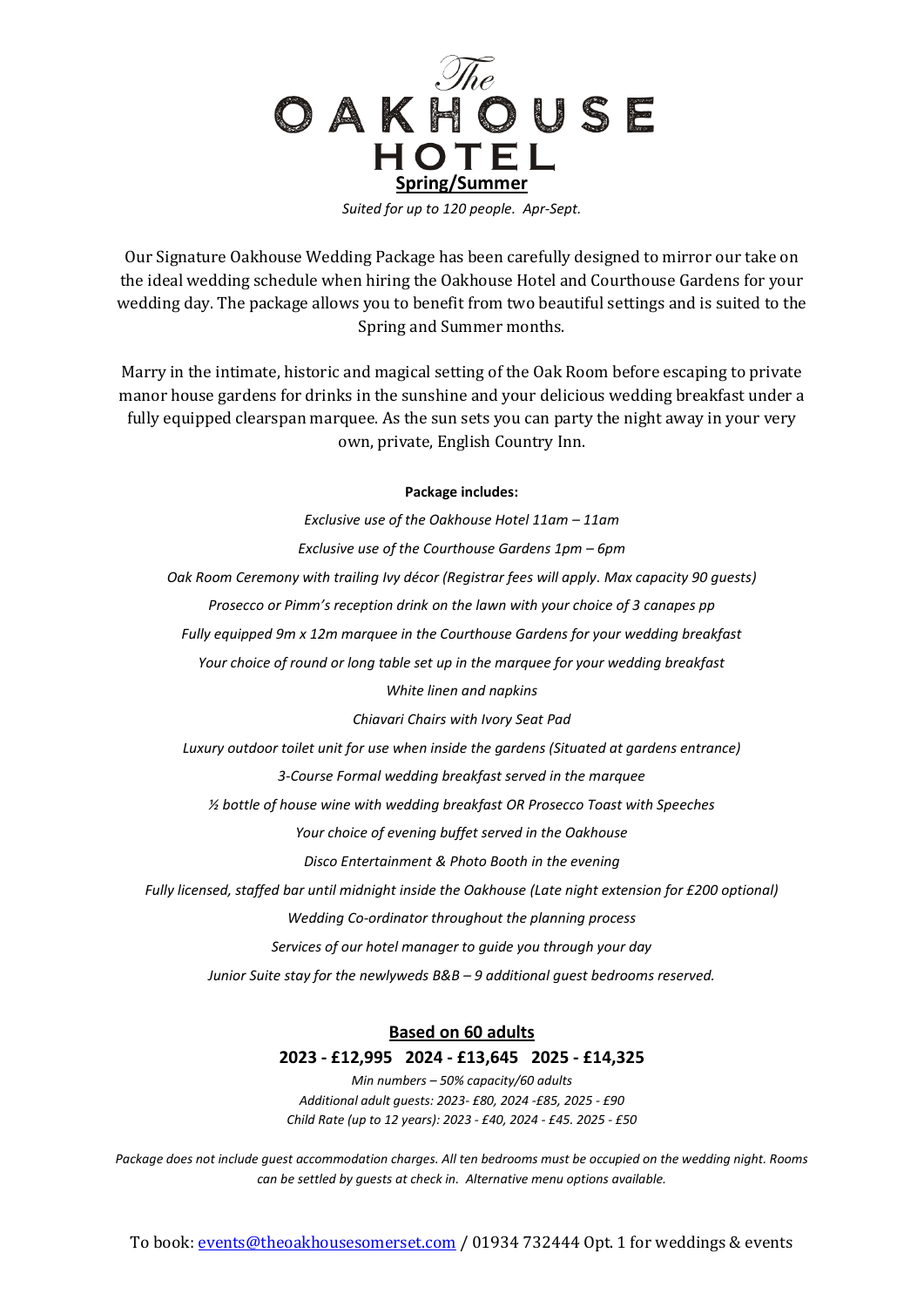

### **Autumn/Winter**

*Suited for up to 100 people. Jan-Mar & Oct-Dec.* 

A package perfectly designed for the beautiful setting of the Oakhouse with its original historic features and inglenook fireplace with roaring fire to make you feel festive and cosy. Think 'Love Actually' vibes. This season is a particular favourite with the Oakhouse team.

#### **Package includes:**

*Exclusive use of the Oakhouse Hotel 11am – 11am Exclusive use of the Axbridge Town Hall 1pm – 6pm (for daytime reception if numbers exceed 60 guests) Oak Room Ceremony by Candlelight (Registrar fees will apply. Max capacity 90 guests) Festive hotel décor (Nov-Early Jan in line with hotels Christmas decor)* 

*Mulled Cider or Winter Pimm's Reception Drink in the bar/lounge with your choice of 3 canapes pp Traditional Roast Dinner Wedding Breakfast (in the town hall opposite for numbers over 60 guests) Your choice of warm, classic dessert, followed by tea, coffee & petit fours ½ bottle of house wine with wedding breakfast OR Prosecco Toast with Speeches* 

*White linen and napkins Chiavari Chairs with Ivory Seat Pad Sharing cheese boards in the evening Disco Entertainment & Photo Booth in the evening Staffed bar throughout until midnight Wedding Co-ordinator throughout the planning process Services of our hotel manager to guide you through your day Junior Suite Stay for the newlyweds B&B – 9 additional guest bedrooms reserved.*

### **Based on 50 adults**

### **2023 - £5,995 2024 - £6,295 2025 - £6,600**

*Min numbers – 50% capacity/50 adults Additional adult guests: 2023- £60, 2024 -£64, 2025 - £68 Child Rate (up to 12 years): 2023 - £25, 2024 - £27.50. 2025 - £30*

*Package does not include guest accommodation charges. All ten bedrooms must be occupied on the wedding night. Rooms can be settled by guests at check in. Alternative menu options available.*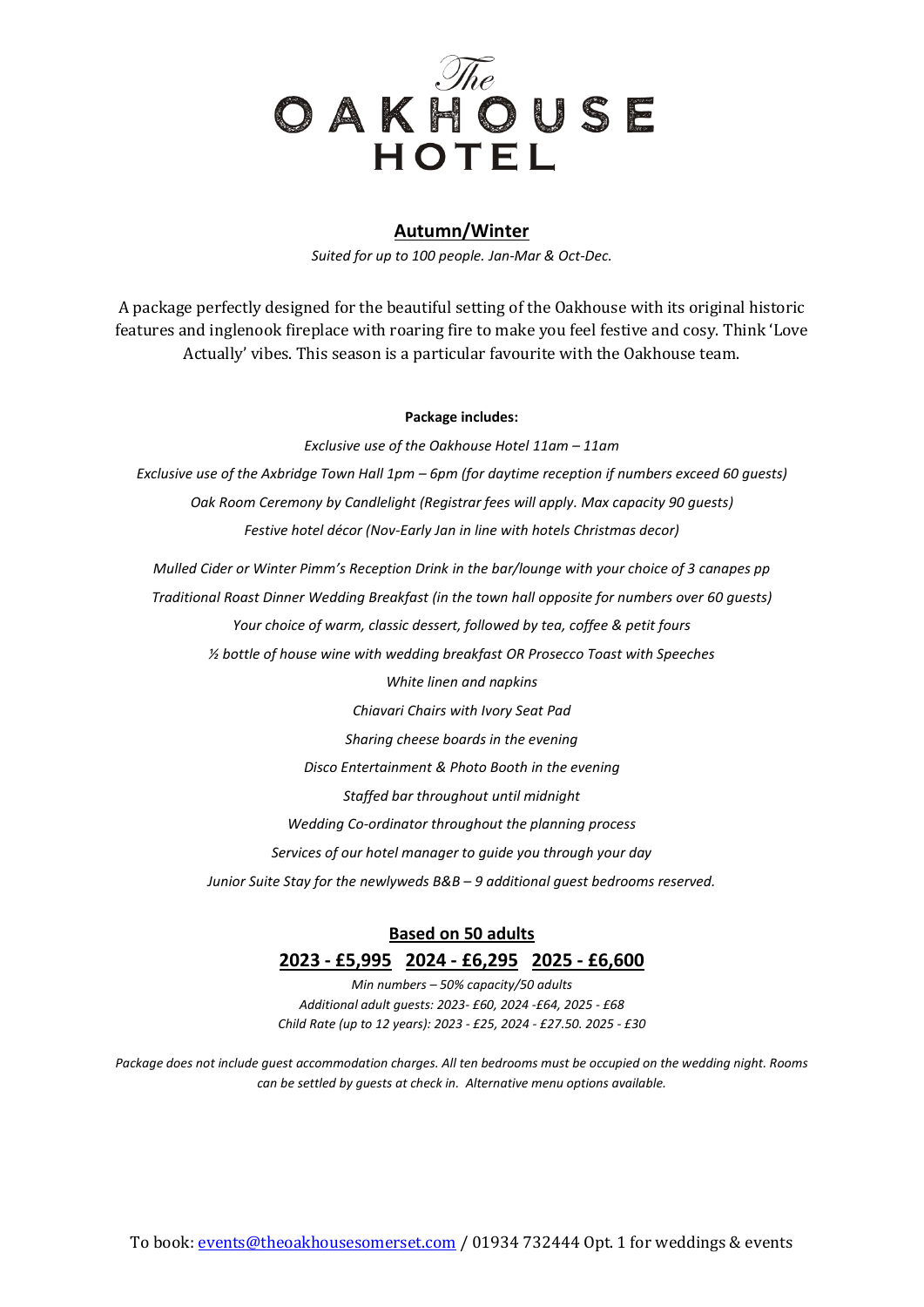

### *Based on 20 adults and available for up to a maximum of 60 people. Mon – Thurs dates only.*

Intimate wedding days with your nearest and dearest have become increasingly popular and we love to host them here at the Oakhouse. We appreciate that hiring the hotel exclusively may not be appropriate for your needs and numbers, therefore we have worked on a package tailored to smaller groups and non-exclusive access to the hotel.

#### **Package includes:**

*Exclusive hire of the Oak Room for your ceremony (1hr) (Registrar fees will apply) Prosecco or Pimm's drinks reception following your ceremony in the bar/lounge or on the terrace Your choice of 3 canapes pp with your reception drinks Private 3-course formal wedding breakfast served with tea and coffee in the Oak Room ½ bottle of house wine with wedding breakfast OR Prosecco Toast with Speeches White linen and napkins Sharing cheese boards OR Small individual woodfired pizzas served to your tables in the bar/lounge in the evening (Non-Exclusive Bar/Lounge use) Fully licensed, staffed bar until midnight Wedding Co-ordinator throughout the planning process Services of our hotel manager to guide you through your day* 

*Complimentary Junior Suite stay for the newlyweds B&B* 

## **2023 - £1,795 2024 - £1,895 2025 - £1,995**

*Additional Adult Charge – 2023 £70, 2024 £72, 2025 £74 Additional Child Charge – 2023 £30, 2024 £32, 2025 £34 9 further guest bedrooms available to book if you wish but this is not a requirement of booking the intimate package.*